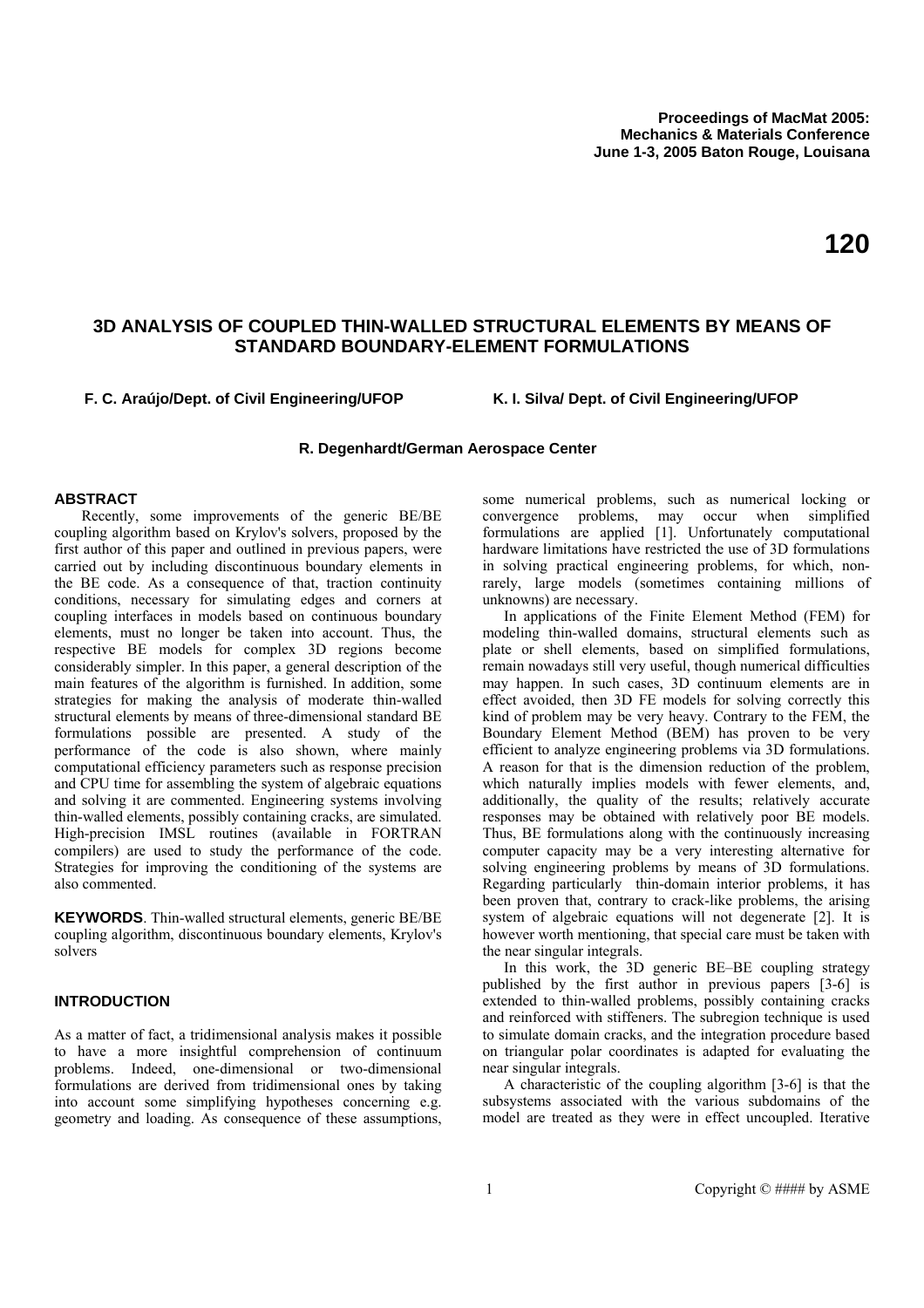solvers are used, and as consequence of that the global system must not be explicitly assembled. On the other hand, the use of discontinuous elements avoids imposing additional traction continuity conditions at interface nodes [6-7]. Of course, the coupling algorithm will efficiently work if so will the applied iterative solver. Fortunately, several kinds of Krylov's solvers have been intensively used in real–life industrial applications and proven to be very efficient [7-9]. The Jacobi– preconditioned bi–conjugate gradient solver (J-BiCG) is the only Krylov's solver applied in the analyses here.

In the case studies presented, one shows the efficiency of the coupling algorithm implemented in the NAESY code in terms of its precision, system conditioning, required CPU time, etc. The models analyzed involve the coupling of geometrically complex thin-walled subdomains. Comparisons with results obtained by using a high–precision IMSL solver (available along with FORTRAN compilers) and the ANSYS are shown. The potential of the coupling algorithm developed for solving engineering problems in general is also highlighted.

#### **THE COUPLING ALGORITHM**

In general, subregions in BE formulations are used because of either geometrical or physical characteristics, or also aiming at increasing the computational efficiency (e.g. development of parallelized codes). Particularly for the curved panel (thinwalled shell) shown in Fig. 1, which is reinforced with stiffeners and presents a crack, the substructuring technique may be also used to establish a BE model. In this case, an alternative for the domain decomposition could be that shown in Fig. 2. Notice that subdomains 2 and 5 are associated with the same stiffener.



Fig. 1. System panel-stiffener



Fig. 2. Domain decomposition

Explicitly, the corresponding global coupled system, after rearranging conveniently the system variables, is given by

=

$$
\begin{bmatrix}\n\mathbf{A}_{11} & \mathbf{0} & \mathbf{C}_{13} & \mathbf{C}_{14} & \mathbf{0} \\
\mathbf{0} & \mathbf{A}_{22} & \mathbf{C}_{23} & \mathbf{0} & \mathbf{C}_{25} \\
\mathbf{C}_{31} & \mathbf{C}_{32} & \mathbf{A}_{33} & \mathbf{C}_{34} & \mathbf{0} \\
\mathbf{C}_{41} & \mathbf{0} & \mathbf{C}_{43} & \mathbf{A}_{44} & \mathbf{C}_{45} \\
\mathbf{0} & \mathbf{C}_{52} & \mathbf{0} & \mathbf{C}_{54} & \mathbf{A}_{55}\n\end{bmatrix}\n\begin{bmatrix}\n\mathbf{x}_1 \\
\mathbf{x}_2 \\
\mathbf{x}_3 \\
\mathbf{x}_4 \\
\mathbf{x}_5\n\end{bmatrix}
$$
\n
$$
\mathbf{B}_{11}
$$
\n
$$
\mathbf{B}_{22}
$$
\n
$$
\mathbf{B}_{33}
$$
\n
$$
\mathbf{B}_{44}
$$
\n
$$
\mathbf{B}_{55}\n\begin{bmatrix}\n\mathbf{y}_1 \\
\mathbf{y}_2 \\
\mathbf{y}_3 \\
\mathbf{y}_4\n\end{bmatrix} + \n\begin{bmatrix}\n\mathbf{r}_1 \\
\mathbf{r}_2 \\
\mathbf{r}_3 \\
\mathbf{r}_4 \\
\mathbf{r}_5\n\end{bmatrix}, (1)
$$

where  $\mathbf{r}_i$  are the volume forces to be considered at the *i*-th subregion,  $\mathbf{A}_{ii}$  and  $\mathbf{B}_{ii}$  are its BE matrices (obtained by interchanging the columns of  $\mathbf{H}_{ii}$  and  $\mathbf{G}_{ii}$  matrices according to the boundary conditions), and  $\mathbf{C}_{km}$  is the coupling matrix (containing either  $\mathbf{H}_{kk}$  or  $\mathbf{G}_{kk}$  terms) related to the interface between subregions *k* amd *m*. Of course,  $C_{km} = 0$  if there is no interface between the *k*–th and *m*–th subregion. Furthermore,  $\mathbf{x}_k$  contains the boundary unknowns and part of the interface values of the *k*-th subregion, and  $y_k$  contains its prescribed boundary values. Notice that if there is an interface between subregions *k* and *m*, part of the interface values are allocated in  $\mathbf{x}_k$  and part, in the  $\mathbf{x}_m$  vector [7]. But inasmuch as iterative solvers are used, the only operations involved in the solution phase are matrix–vector and vector–vector multiplications, and thereby, the coupled system does not need to be explicitly

assembled. In the proposed code particularly, its solution is obtained by operating independently the BE subsystems corresponding to each subregion. Indeed, regarding the numerical treatment (assembling, storing, and processing along the solver), the BE subsystems are treated as the subregions were in effect uncoupled. As matter of fact, based on variables that indicate which nodes are coupled, the interface values are updated so as to assure the imposition of the coupling conditions [4].

Another characteristic of the coupling algorithm is that discontinuous boundary elements are used. Thus, traction discontinuity at interface corners and edges may be simulated by imposing only the following coupling conditions (see Fig. 3):

$$
u_k^{(i)} = u_k^{(j)}
$$
 and  $p_k^{(i)} = -p_k^{(j)}$  (2)

Additional traction continuity conditions are no longer necessary.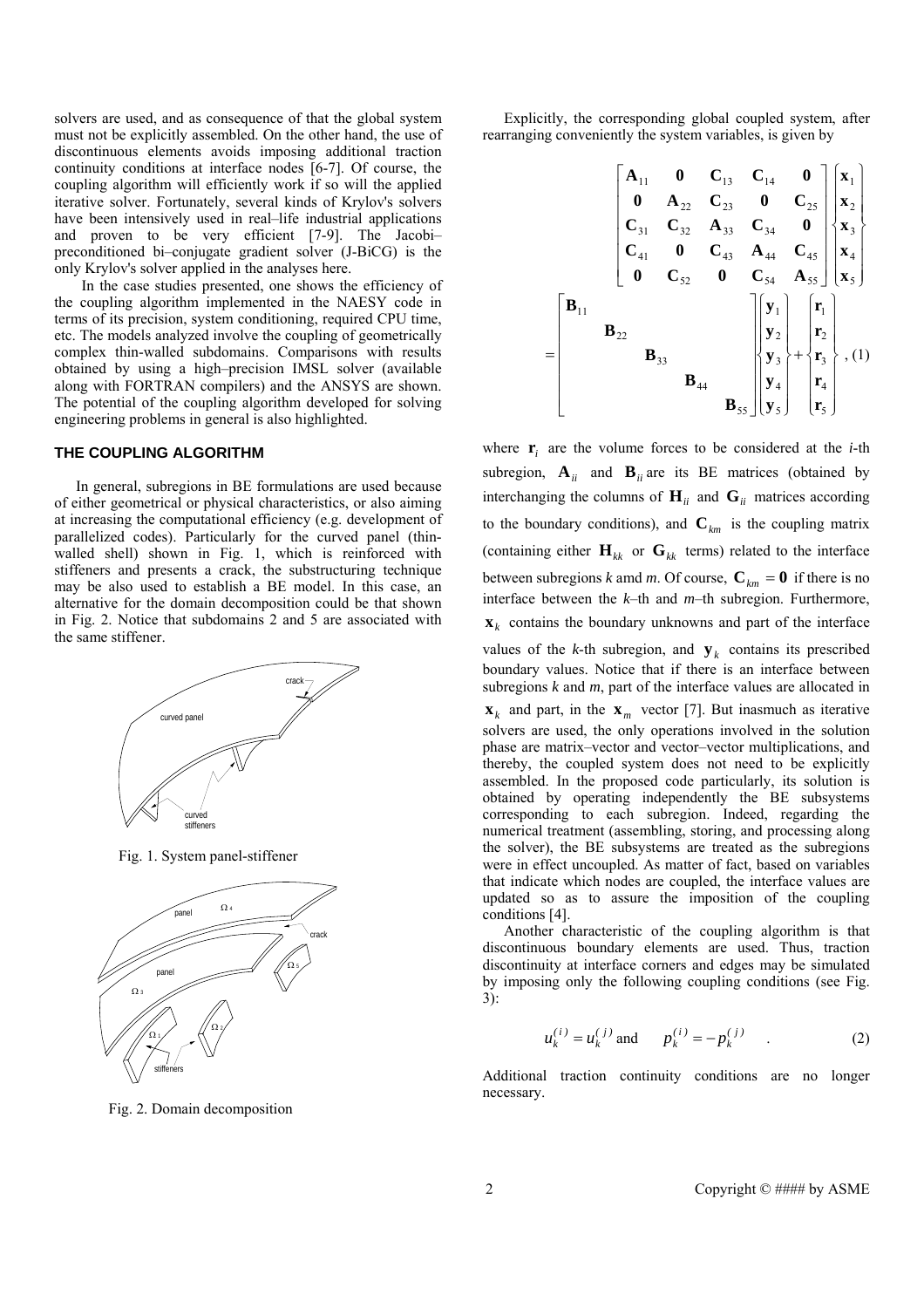

Figure 2. Coupling conditions at interface elements

# **APPLICATIONS**

To observe the performance of the coupling strategy, a thincylindrical pipe under internal pressure  $p_0 = 0.001 N/mm^2$  is analyzed (see Fig. 4). The shell is reinforced with internal stiffeners and has a crack, and as a consequence of the symmetry only one eighth of the pipe is discretized (see Fig. 5) and Fig. 6). The physical and geometrical data of the shell are:  $E = 205,000 \text{ N/mm}^2$ ,  $v = 0.00$ ,  $h = 0.5a$ , and three BE substructuring models, generically described below, are used to analyze the problem. In the model 1, 2 subregions are considered (1 for the stiffener, and 1 for the shell); in model 2, 6 subregions (2x2 for the shell, and 2 for the stiffener), and in model 3, 12 subregions (3x3 for the shell, and 3 for the stiffener) are used. Furthermore, 4 different BE meshes per subregion are generated for each model. The deflections at the cylinder shell along the z-axis are shown in graphs  $7 - 9$  for the



Figure 4. Thin-walled cylindrical pipe



Figure 5. Cross-section of the shell (one-fourth)



Figure 6. Lateral view of the pipe along the crack

different models. In these graphs, the NAESY responses (obtained with use of the IMSL and J-BiCG solvers) are compared to the ANSYS ones.



Figure 7. uy-displacement along the z-axis (model 1)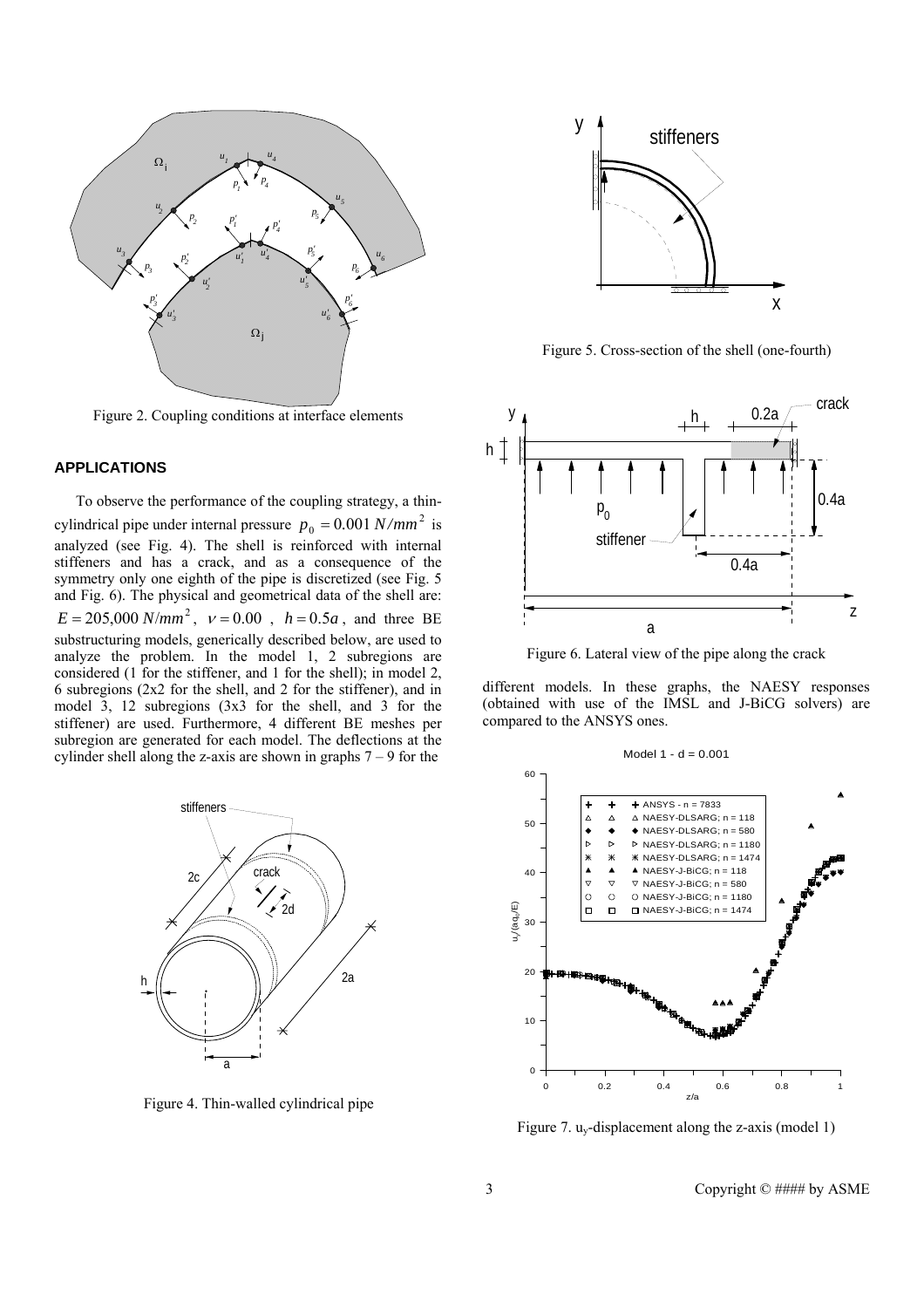

Figure 8.  $u_v$ -displacement along the z-axis (model 2)



The performance of the code in terms of the solver-CPU time is shown in the graphs 10–12. In these graphs the J-BiC solver is scaled by the high-precision IMSL-DLSARG solver. The curves are drawn for the different *d*-values (used to generate discontinuous boundary elements) considered, and notice that the IMSL solver works with the explicit coupled system.

Finally, to show the conditioning of the system, the estimated condition number (calculated with the IMSL-DLFCRG routine) is plotted in function of the system order, *n*, for the different models (graphs 13-15).



Figure 10. CPU-time curves (model 1)



#### **CONCLUSIONS**

 The results demonstrate that tridimensional BE formulations are an interesting alternative to solve thin-walled structural elements. One observes that, compared to the FE model adopted (with 3855 finite elements), precise results (Figs. 7-9) were obtained with a relatively small number of boundary elements (*ne* ≤ 516 ).

No convergence problem concerning the iterative solver (J-BiCG), which forms the basis of the coupling algorithm, has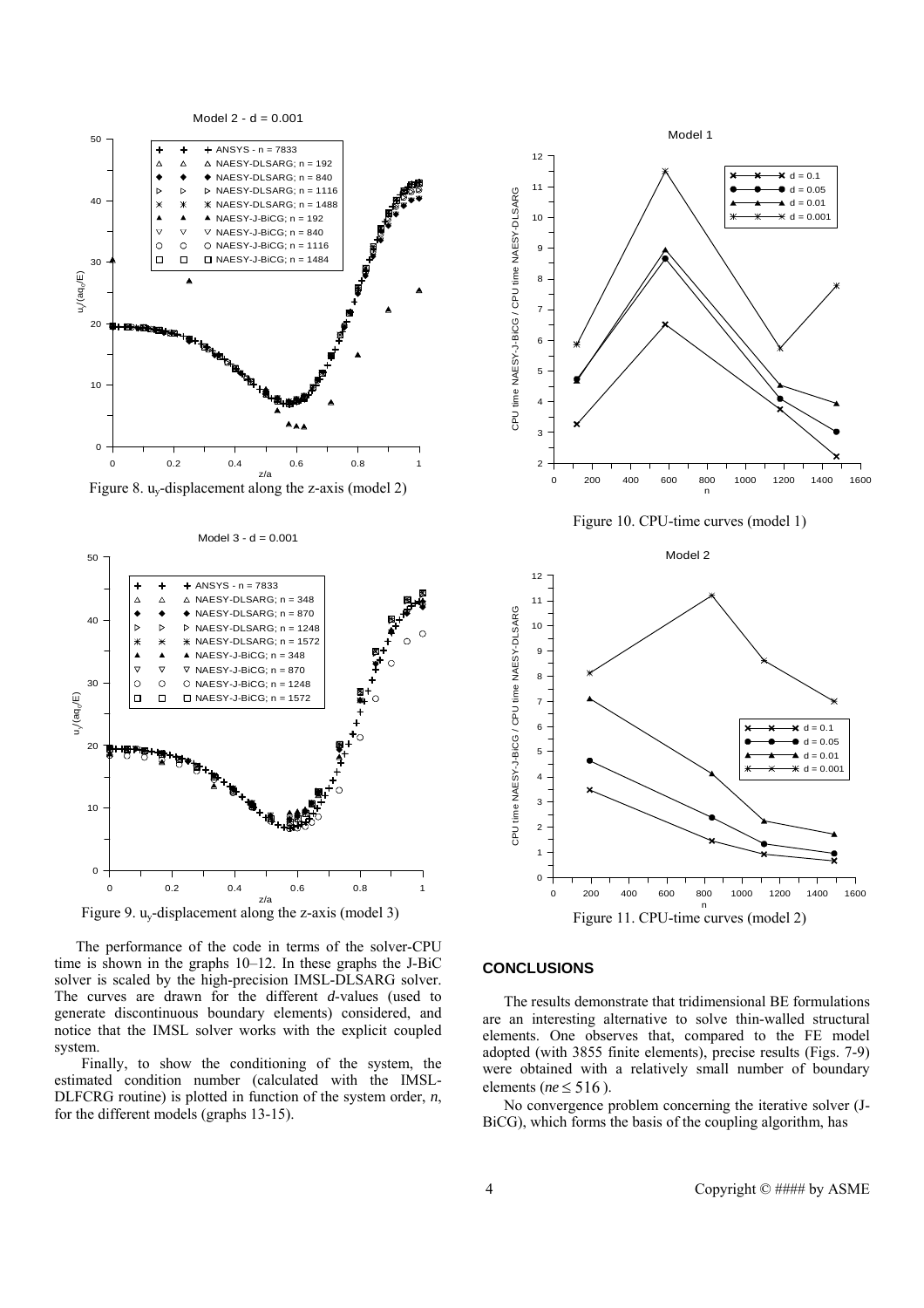

Figure 12. CPU-time curves (model 3)



Figure 13. Estimated condition number (model 1)

been also identified, though ill-conditioned systems (condition number  $\kappa \ge 3.0 \times 10^6$ ) have been treated (Figs. 13-15). Indeed, the systems associated with  $d=0.001$  are quasi-singular. On the other hand, one sees that the solver-CPU-time curves present a decay with increasing system order *n*. This fact indicates that for larger problems more efficiency should be expected. It is also worth mentioning that a standard BE formulation with no special regularization technique was used. This means that by improving the evaluation of the quasi-singular integrals, the system conditioning may be increased as well. Thus, the CPU



Figure 14. Estimated condition number (model 2)



Figure 15. Estimated condition number (model 3)

time for the convergence of the iterative solver will be considerably reduced.

 Interesting future applications of the coupling algorithm proposed may be the modeling of composites and the development of codes for operating in parallel computing platforms.